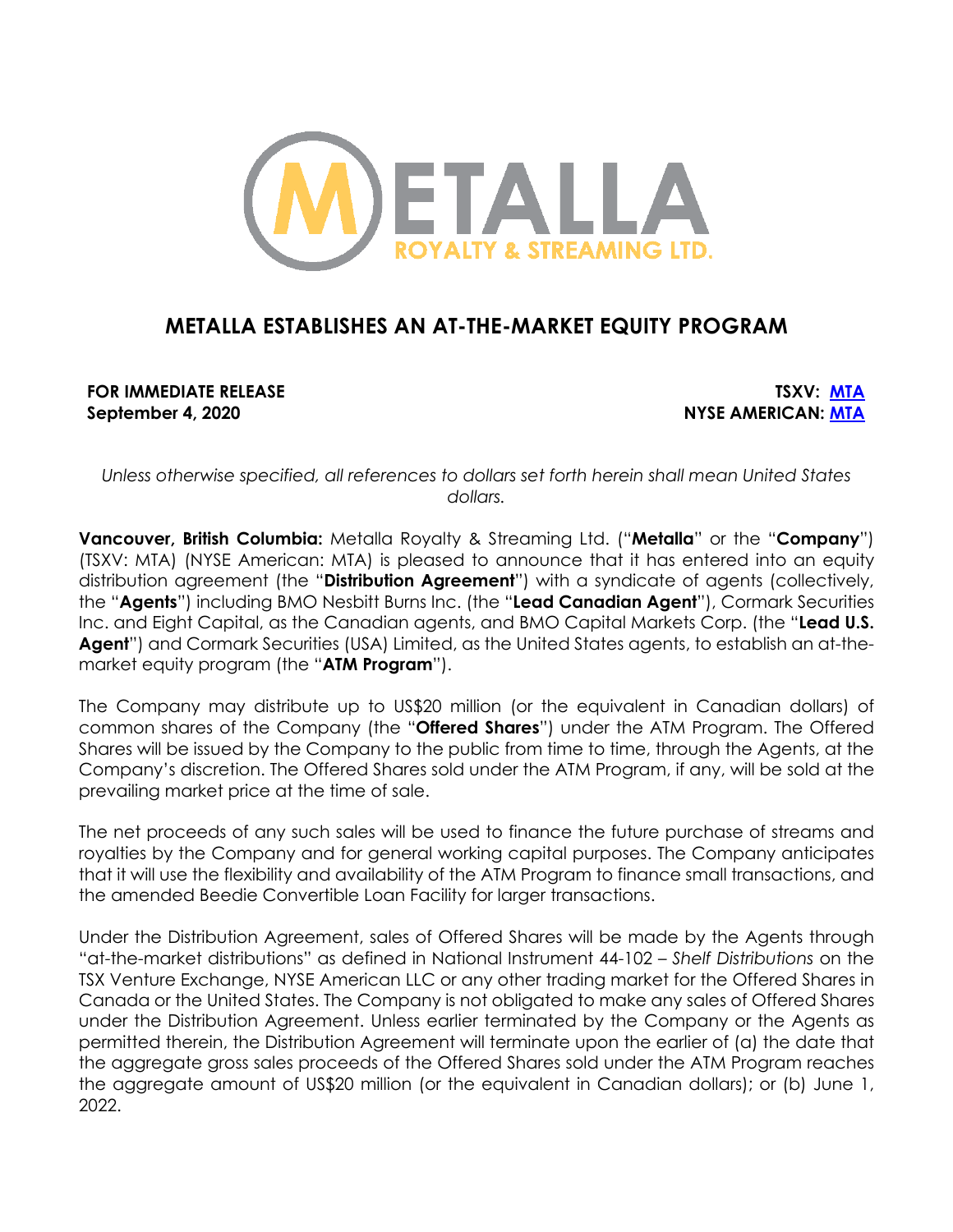The ATM Program is being made pursuant to a prospectus supplement to the Company's short form base shelf prospectus dated May 1, 2020 and U.S. registration statement on Form F-10 filed April 29, 2020, as amended on May 1, 2020. The prospectus supplement relating to the ATM Program has been filed with the securities commissions in each of the provinces of Canada and with the United States Securities and Exchange Commission. Copies of the prospectus supplement, the Distribution Agreement and other relevant documents are available on SEDAR at www.sedar.com and EDGAR at www.sec.gov. Alternatively, the Lead Canadian Agent will send copies of such documents to Canadian investors upon request by contacting the Lead Canadian Agent at BMO Nesbitt Burns Inc. by mail at Brampton Distribution Centre, 9195 Torbram Road, Brampton, Ontario, L6S 6H2, attn: The Data Group of Companies, by email at torbramwarehouse@datagroup.ca or by telephone at 905-791-3151 ext. 4312 and the Lead U.S. Agent will send copies of such documents to United States investors upon request by contacting the Lead U.S. Agent at BMO Capital Markets Corp. by mail at 3 Times Square, 25th Floor, New York, NY 10036, attn: Equity Syndicate, by email at bmoprospectus@bmo.com or by telephone at 800-414-3627.

This press release does not constitute an offer to sell or the solicitation of an offer to buy securities, nor will there be any sale of, the securities in any jurisdiction in which such offer, solicitation or sale would be unlawful.

## **ABOUT METALLA**

Metalla is a precious metals royalty and streaming company. Metalla provides shareholders with leveraged precious metal exposure through a diversified and growing portfolio of royalties and streams. Our strong foundation of current and future cash-generating asset base, combined with an experienced team gives Metalla a path to become one of the leading gold and silver companies for the next commodities cycle.

## **ON BEHALF OF METALLA ROYALTY & STREAMING LTD.**

(signed) "Brett Heath" President and CEO

## **CONTACT INFORMATION**

## **Metalla Royalty & Streaming Ltd.**

Brett Heath, President & CEO Phone: 604-696-0741 Email: info@metallaroyalty.com

Kristina Pillon, Investor Relations Phone: 604-908-1695 Email: kristina@metallaroyalty.com

Website: www.metallaroyalty.com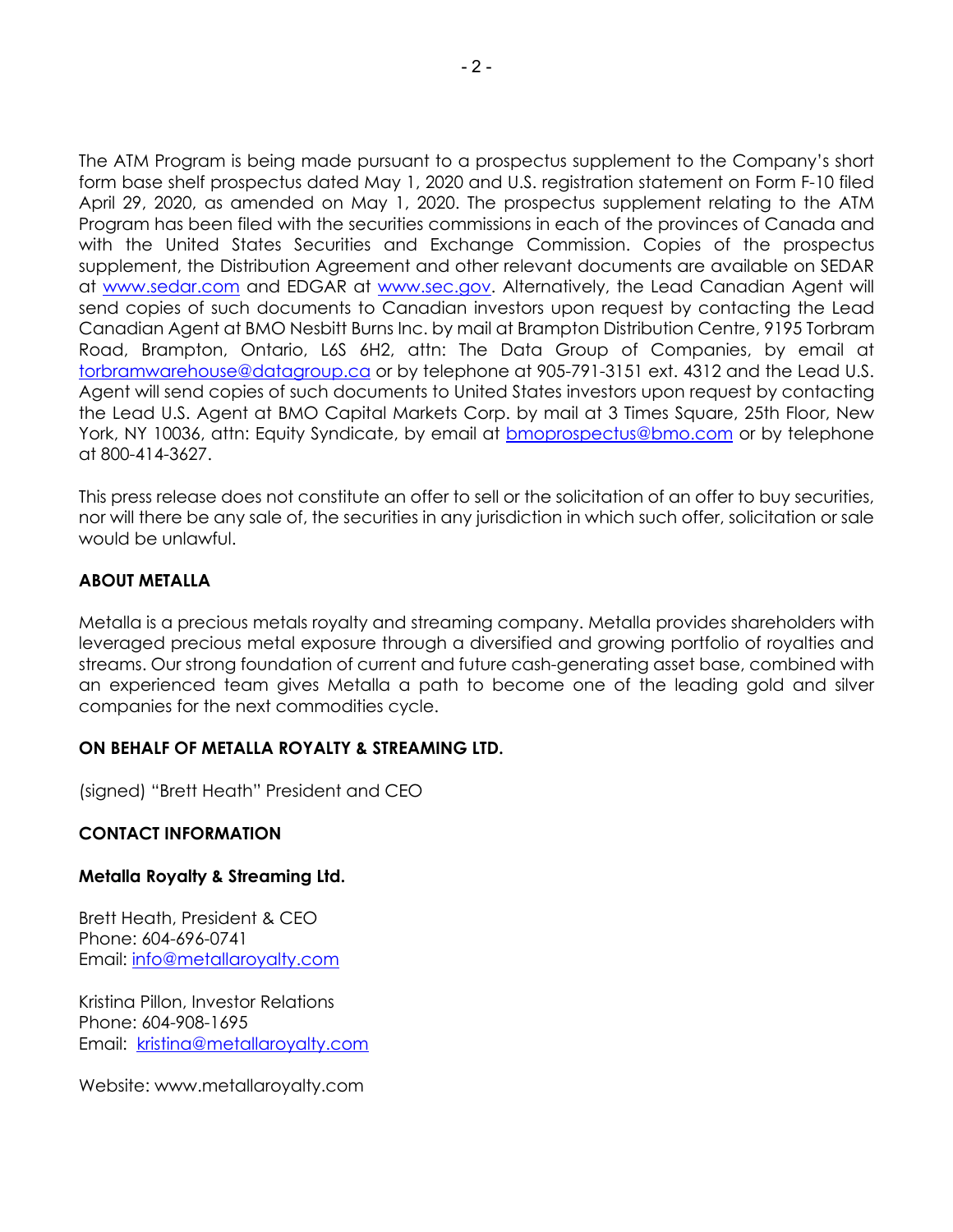*Neither the TSXV nor its Regulation Services Provider (as that term is defined in the policies of the Exchange) accept responsibility for the adequacy or accuracy of this release.* 

#### *CAUTIONARY NOTE REGARDING FORWARD-LOOKING STATEMENTS*

*This news release contains "forward-looking information" and "forward-looking statements" (collectively, "forward-looking statements"), within the meaning of applicable Canadian and United States securities legislation. Often, but not always, forward-looking statements can be identified by the use of words such as "plans", "expects", "is expected", "budgets", "scheduled", "estimates", "forecasts", "predicts", "projects", "intends", "targets", "aims", "anticipates" or "believes" or variations (including negative variations) of such words and phrases or may be identified by statements to the effect that certain actions "may", "could", "should", "would", "might" or "will" be taken, occur or be achieved. Forward-looking statements in this news release include, but are not limited to, statements with respect to the Offered Shares sold under the ATM Program; and the use of proceeds from any such sale of Offered Shares. Forward-looking statements are based on forecasts of future results, estimates of amounts not yet determinable and assumptions that, while believed by management to be reasonable, are inherently subject to significant business, economic and competitive uncertainties, and contingencies. Forward*looking statements are subject to various known and unknown risks and uncertainties, many of *which are beyond the ability of Metalla to control or predict, that may cause Metalla's actual results, performance or achievements to be materially different from those expressed or implied thereby, and are developed based on assumptions about such risks, uncertainties and other factors set out herein, including but not limited to: Metalla may not sell any of the Offered Shares or may raise less than the maximum offering amount under the ATM Program; management has broad discretion in the use of proceeds from the ATM Program; compliance with regulatory requirements; risks associated with the impact of general business and economic conditions; the absence of control over mining operations from which Metalla will purchase precious metals or from which it will receive stream or royalty payments and risks related to those mining operations, including risks related to international operations, government and environmental regulation, delays in mine construction and operations, actual results of mining and current exploration activities, conclusions of economic evaluations and changes in project parameters as plans are refined; problems related to the ability to market precious metals or other metals; industry conditions, including commodity price fluctuations, interest and exchange rate fluctuations; interpretation by government entities of tax laws or the implementation of new tax laws; regulatory, political or economic developments in any of the countries where properties in which Metalla holds a royalty, stream or other interest are located or through which they are held; risks related to the operators of the properties in which Metalla holds a royalty or stream or other interest, including changes in the ownership and control of such operators; risks related to global pandemics, including the novel coronavirus (COVID-19) global health pandemic, and the spread of other viruses or pathogens; influence of macroeconomic developments; business opportunities that become available to, or are pursued by Metalla; reduced access to debt and equity capital; litigation; title, permit or license disputes related to interests on any of the properties in which Metalla holds a royalty, stream or other interest; the volatility of the stock market; competition; future sales or issuances of debt or equity securities; dividend policy and future payment of dividends; liquidity; market for securities; enforcement of civil judgments; and risks*  relating to Metalla potentially being a passive foreign investment company within the meaning *of U.S. federal tax laws; and the other risks and uncertainties disclosed under the heading "Risk Factors" in the Company's most recent annual information form, annual report on Form 40-F and other documents filed with or submitted to the Canadian securities regulatory authorities on the*